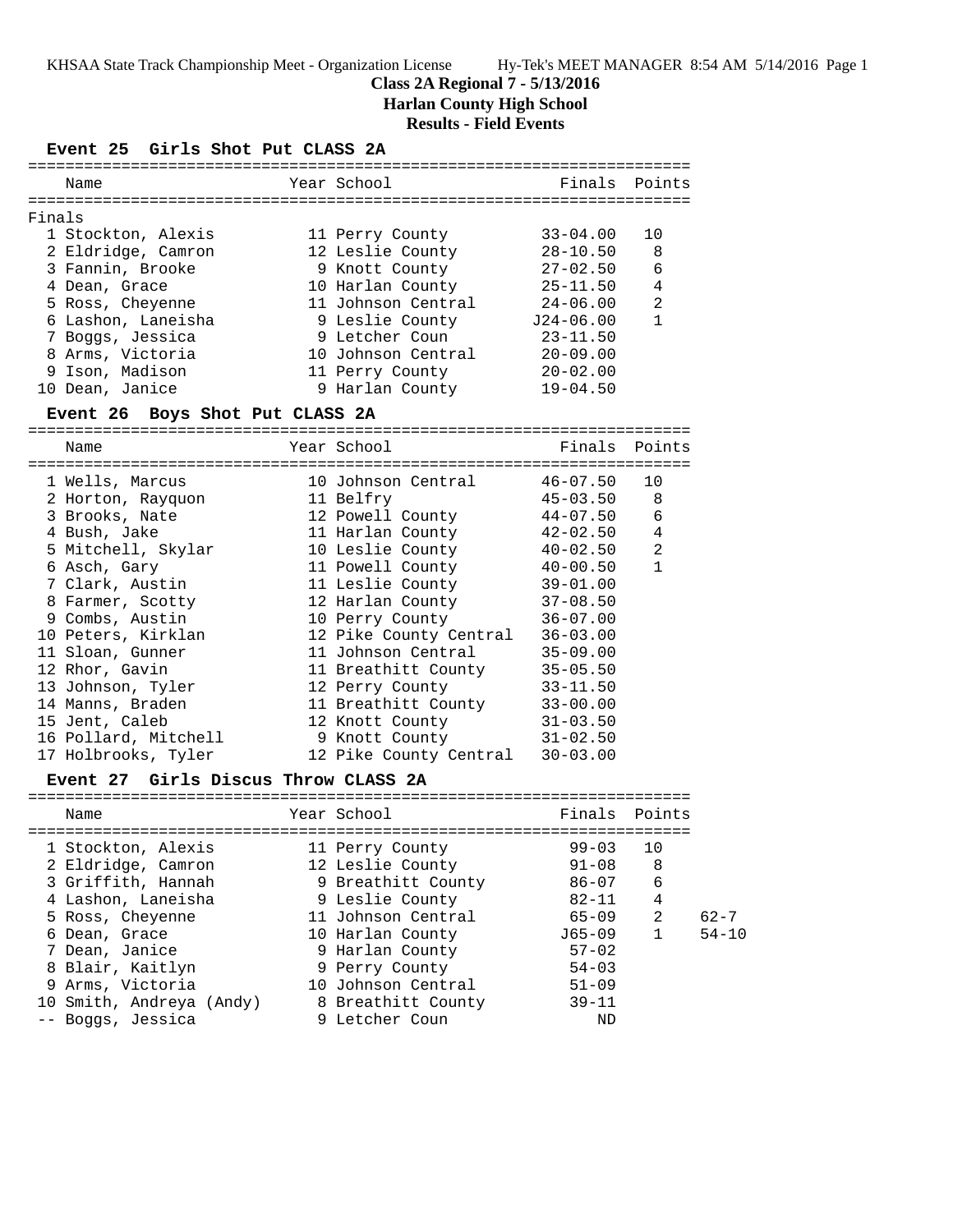# **Class 2A Regional 7 - 5/13/2016**

**Harlan County High School**

# **Results - Field Events**

# **Event 28 Boys Discus Throw CLASS 2A**

| Name                | Year School            | Finals Points |                |
|---------------------|------------------------|---------------|----------------|
|                     |                        |               |                |
| 1 Wells, Marcus     | 10 Johnson Central     | $125 - 06$    | 10             |
| 2 Eads, Parker      | 10 Pike County Central | $121 - 07$    | 8              |
| 3 Peters, Kirklan   | 12 Pike County Central | $113 - 00$    | 6              |
| 4 Whitaker, Kevin   | 12 Leslie County       | $112 - 07$    | $\overline{4}$ |
| 5 Hall, Zackary     | 10 Perry County        | $103 - 02$    | $\mathfrak{D}$ |
| 6 Casolari, Jake    | 11 Harlan County       | $102 - 00$    |                |
| 7 Caudill, Trey     | 10 Johnson Central     | $90 - 09$     |                |
| 8 Farmer, Matthew   | 11 Harlan County       | $86 - 05$     |                |
| 9 Asher, Tateton    | 11 Leslie County       | $80 - 04.50$  |                |
| 10 Griffith, Ethan  | 11 Breathitt County    | $79 - 10$     |                |
| 11 Charles, Derrick | 11 Perry County        | $71 - 02$     |                |
| 12 Manns, Braden    | 11 Breathitt County    | $65 - 05$     |                |

# **Event 29 Girls Long Jump CLASS 2A**

| Name                 | Year School                  | Finals Points |                |              |
|----------------------|------------------------------|---------------|----------------|--------------|
|                      | ============================ |               |                |              |
| 1 Tiehen, Lamis      | 10 Perry County              | 16-05.00      | 10             |              |
| 2 Blanton, Madison   | 9 Harlan County              | 14-04.50      | 8              |              |
| 3 Slone, Katie       | 11 Knott County              | 13-08.75      | 6              |              |
| 4 Washburn, Alex     | 11 Leslie County 13-03.50    |               | 4              |              |
| 5 Baker, Marlee      | 9 Letcher Coun               | $13 - 00.00$  | 2              | $12 - 10.25$ |
| 6 Brewer, Isabella   | 9 Perry County               | J13-00.00     | $\overline{1}$ | $12 - 8.75$  |
| 7 Spencer, Sarah     | 12 Powell County             | $12 - 04.50$  |                |              |
| 8 Owens, Kassydee    | 7 Harlan County              | $12 - 00.75$  |                |              |
| 9 Vanhoose, Isabelle | 10 Pike County Central       | $12 - 00.50$  |                |              |
| 9 Burchett, Shandra  | 12 Johnson Central           | $12 - 00.50$  |                |              |
| 11 Hall, Jodi        | 10 Knott County              | $11 - 04.00$  |                |              |
| 12 Halsey, Brooke    | 10 Breathitt County          | $10 - 08.00$  |                |              |
| 13 Tubbs, Samantha   | 12 Letcher Coun              | $9 - 11.50$   |                |              |
| 14 Butler, Autumn    | 8 Breathitt County           | $9 - 09.25$   |                |              |
| -- Asher, Kaylyn     | 11 Leslie County             | ND            |                |              |

#### **Event 30 Boys Long Jump CLASS 2A**

| Name               | Year School            | Finals       | Points       |
|--------------------|------------------------|--------------|--------------|
|                    |                        |              |              |
| 1 Gound, Steven    | 10 Johnson Central     | $20 - 04.00$ | 10           |
| 2 Pelfrey, Tyler   | 12 Breathitt County    | $20 - 01.50$ | 8            |
| 3 Corbett, Job     | 10 Belfry              | $19 - 03.25$ | 6            |
| 4 Joseph, Kyton    | 10 Harlan County       | $18 - 05.25$ | 4            |
| 5 Williams, Adrian | 12 Powell County       | $18 - 04.75$ | 2            |
| 6 Charles, Austin  | 10 Pike County Central | $18 - 00.75$ | $\mathbf{1}$ |
| 7 Conn, Aaron      | 9 Powell County        | $17 - 10.25$ |              |
| 8 Blair, James     | 12 Perry County        | $17 - 08.75$ |              |
| 9 Scearse, Tylor   | 11 Harlan County       | $17 - 08.25$ |              |
| 10 Lewis, Josh     | 12 Perry County        | $17 - 02.00$ |              |
| 11 Perry, Zack     | 11 Leslie County       | $16 - 07.25$ |              |
| 12 Morgan, Dalton  | 9 Leslie County        | $16 - 02.75$ |              |
| 13 Manns, Dalton   | 8 Breathitt County     | $16 - 00.25$ |              |
| 14 Adkins, Jacob   | 10 Pike County Central | $15 - 09.50$ |              |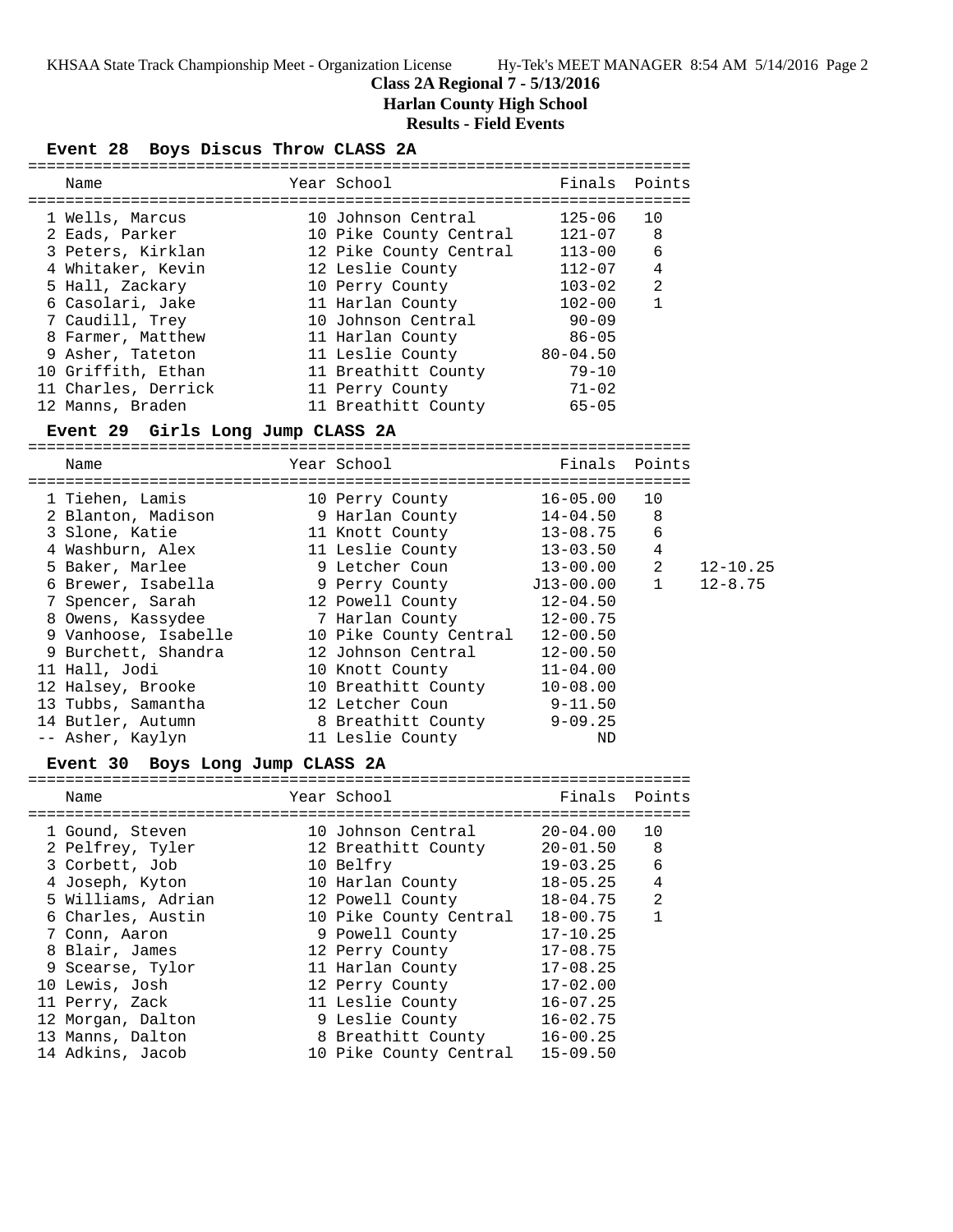#### **Class 2A Regional 7 - 5/13/2016**

**Harlan County High School**

# **Results - Field Events**

#### **Event 31 Girls Triple Jump CLASS 2A**

| Name               | Year School         | Finals Points |                |
|--------------------|---------------------|---------------|----------------|
| 1 Higgins, Jada    | 9 Knott County      | $30 - 10.50$  | 1 N            |
| 2 Washburn, Alex   | 11 Leslie County    | $30 - 00.25$  | 8              |
| 3 Blanton, Madison | 9 Harlan County     | $28 - 01.25$  | 6              |
| 4 Dixon, Morgyn    | 11 Perry County     | $27 - 05.00$  | $\overline{4}$ |
| 5 Slone, Katie     | 11 Knott County     | $27 - 04.50$  | 2              |
| 6 Owens, Kassydee  | 7 Harlan County     | $26 - 08.50$  |                |
| 7 Rhodes, Kimberly | 11 Perry County     | $23 - 11.25$  |                |
| 8 Halsey, Brooke   | 10 Breathitt County | $21 - 01.00$  |                |
|                    |                     |               |                |

#### **Event 32 Boys Triple Jump CLASS 2A**

======================================================================= Name Tear School Tear School Finals Points ======================================================================= 1 Combs, Dagen 11 Perry County 38-11.75 10 2 Gound, Steven 10 Johnson Central 38-08.50 8 3 Pelfrey, Tyler 12 Breathitt County 37-08.50 6 4 Charles, Austin 10 Pike County Central 37-06.50 4 5 Fletner, Blake 10 Leslie County 35-11.25 2 6 Lewis, Josh 12 Perry County 34-09.50 1 7 Goble, Linzie 11 Johnson Central 33-06.00 8 Scearse, Tylor 11 Harlan County 32-06.75 9 Akers, Dakota 11 Breathitt County 32-02.50 10 Joseph, Kyton 10 Harlan County 32-00.00 11 Adkins, Jacob 10 Pike County Central 29-06.00

#### **Event 33 Girls High Jump CLASS 2A**

| Name                               | Year School                          | Finals Points              |        |
|------------------------------------|--------------------------------------|----------------------------|--------|
| 1 Wells, Katie<br>1 Lewis, Whitney | 9 Johnson Central<br>12 Knott County | $4 - 08.00$<br>$4 - 08.00$ | 9<br>9 |
| 3 Hurt, Hannah                     | 12 Knott County                      | $4 - 04.00$                | 5      |
| 3 Gay, Cadie                       | 12 Leslie County                     | $4 - 04.00$                | 5      |
| 5 Hicks, Emilie                    | 11 Perry County                      | $J4 - 04.00$               | 2      |
| 6 Gay, Kelsey                      | 12 Leslie County                     | $J4 - 04.00$               | 0.50   |
| 6 Owens, Kassydee                  | 7 Harlan County                      | $J4 - 04.00$               | 0.50   |
| 8 Bentley, Abby                    | 9 Letcher Coun                       | $4 - 00.00$                |        |
| 9 Blanton, Madison                 | 9 Harlan County                      | $3 - 10.00$                |        |
| -- Tubbs, Samantha                 | 12 Letcher Coun                      | ΝH                         |        |

#### **Event 34 Boys High Jump CLASS 2A**

| Name              | Year School            | Finals Points |                |          |
|-------------------|------------------------|---------------|----------------|----------|
| 1 Bray, Dean      | 11 Leslie County       | $5 - 08.00$   | 10             |          |
| 2 Vance, Lucas    | 11 Leslie County       | $5 - 06.00$   | -8             | $\Omega$ |
| 3 Joseph, Kyton   | 10 Harlan County       | J5-06.00      | 6              | XO       |
| 4 Curtis, Kyle    | 12 Johnson Central     | $5 - 04.00$   | 4              | $\Omega$ |
| 5 Woolum, Jeremy  | 12 Perry County        | $J5 - 04.00$  | $\mathfrak{D}$ | XO       |
| 6 Engle, Devon    | 11 Pike County Central | $5 - 02.00$   | $\mathbf{1}$   | $\Omega$ |
| 7 Blair, James    | 12 Perry County        | $J5-02.00$    | XXO            |          |
| 7 Griffith, Ethan | 11 Breathitt County    | $J5 - 02.00$  | XXO            |          |
| 9 Corbett, Job    | 10 Belfry              | $5 - 00.00$   |                |          |
|                   |                        |               |                |          |